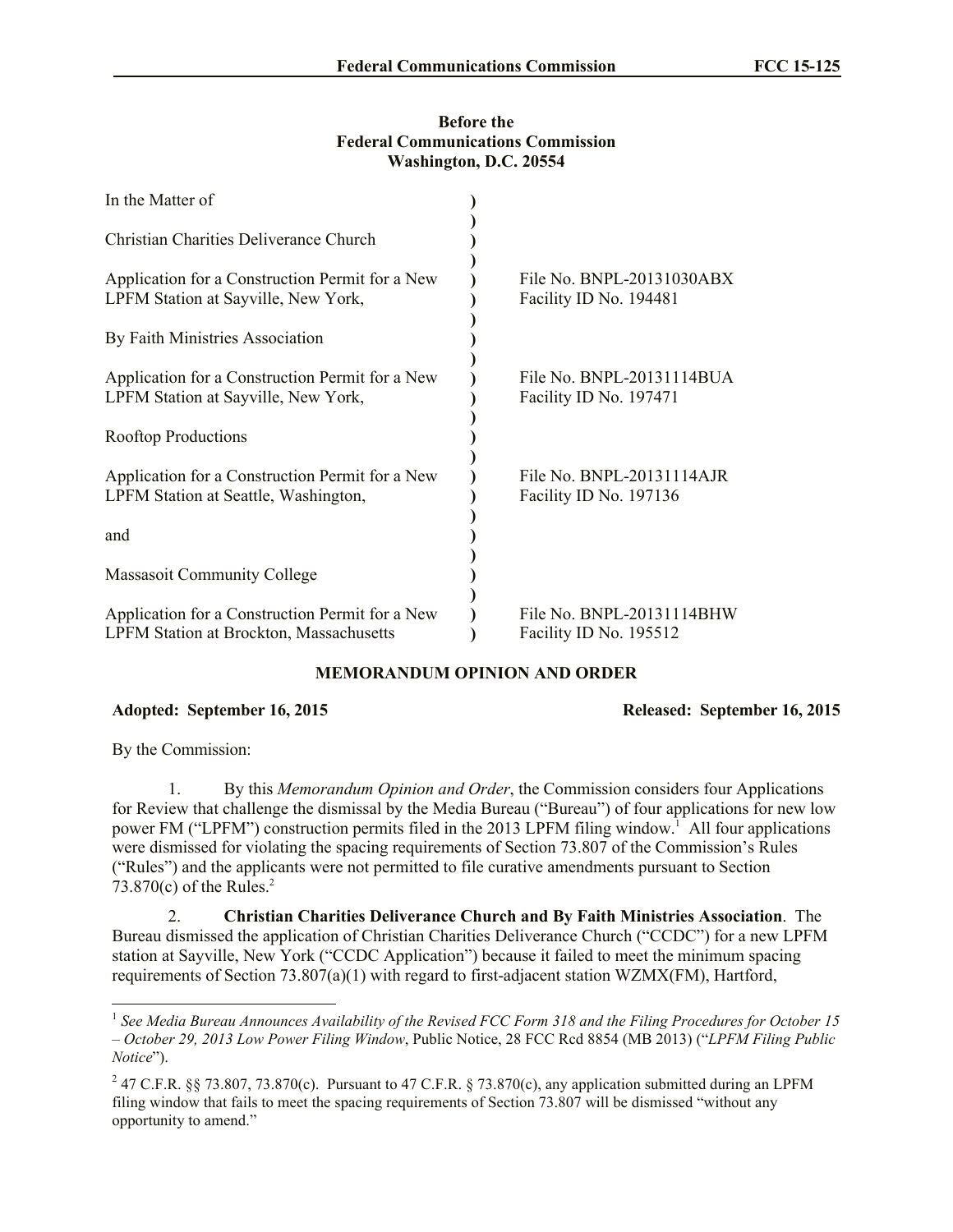Connecticut.<sup>3</sup> CCDC filed a Petition for Reconsideration on December 27, 2013; an amended Petition for Reconsideration on January 6, 2014; and a second amended Petition for Reconsideration on February 6, 2014 ("CCDC Petition"). It requested reinstatement of the CCDC Application at a new site pursuant to the Commission's *Nunc Pro Tunc Public Notice*. 4 The Bureau denied the CCDC Petition, stating that the *Nunc Pro Tunc Public Notice* was inapplicable to Section 73.807 violations because Section 73.870(c) prohibits curative amendments of such spacing defects in LPFM construction permit applications.<sup>5</sup>

3. The Bureau dismissed the application of By Faith Ministries Association ("BFMA"), also for a new LPFM station at Sayville, New York ("BFMA Application"), because it failed to meet the minimum spacing requirements of Sections  $73.807(a)(1)$  and  $73.807(c)$  with regard to co-channel Station WSKP(FM), Poughkeepsie, New York, and first-adjacent channel translator station W283BA, Selden, New York.<sup>6</sup> BFMA filed a Petition for Reconsideration on February 6, 2014 ("BFMA Petition"), arguing that: 1) reinstatement of the BFMA Application at a new site was mandated by the *Nunc Pro Tunc Public Notice*; and 2) that the Commission's LPFM Channel Finder had indicated that a fully-spaced channel was available at the original site.<sup>7</sup> The Bureau denied the BFMA Petition on the grounds that: 1) the *Nunc Pro Tunc Policy* was inapplicable to LPFM applicants because, as noted above, Section 73.870(c) prohibited such curative amendments in the LPFM service; and; 2) the Bureau had advised applicants that the Channel Finder did not guarantee that a channel would be available.<sup>8</sup>

4. CCDC and BFMA filed similar Applications for Review ("CCDC AFR" and "BFMA AFR," respectively) in which they both argue that: 1) the Bureau should have reinstated their respective applications pursuant to the *Nunc Pro Tunc Public Notice*, and 2) the Bureau permitted two applicants from the 2013 LPFM filing window – University of Washington Bothell ("UWB") and Florida Educational Broadcasting, Inc. ("FEB") – to amend their applications to correct spacing violations, and the Bureau should afford CCDC and BFMA the same opportunity.<sup>9</sup>

5. We affirm the dismissal of the CCDC Application and the BFMA Application for the reasons stated in the *CCDC Reconsideration Decision* and the *BFMA Reconsideration Decision*. The 1984 *Nunc Pro Tunc Public Notice* is inapplicable in this context because it is superseded by Section  $73.870(c)$ , which was implemented in 2000, when the Commission adopted rules for the LPFM service.<sup>10</sup> The Commission has held that the Bureau may properly prohibit dismissed LPFM applicants that did not submit waiver requests of the spacing rules in the filing window from filing amendments to correct violations of Section 73.807.<sup>11</sup> Moreover, in the *LPFM Filing Public Notice*, the Commission specifically

 $\overline{\phantom{a}}$ <sup>3</sup> *Christian Charities Deliverance Church*, Letter, Ref 1800 (MB Dec. 5, 2013).

<sup>4</sup> CCDC Petition at 2, *citing Commission States Future Policy on Incomplete and Patently Defective AM and FM Construction Permit Applications*, Public Notice, 56 RR 2d 776 (1984) ("*Nunc Pro Tunc Public Notice*").

<sup>5</sup> *Christian Charities Deliverance Church*, Letter, Ref 1800B3 (MB Sep. 17, 2014) ("*CCDC Reconsideration Decision*").

<sup>6</sup> *By Faith Ministries Association*, Letter, Ref 1800B3 (MB Jan. 2, 2014).

<sup>7</sup> BFMA Petition at 1-2.

<sup>8</sup> *By Faith Ministries Association*, Letter, Ref 1800B3-ATS (MB Sep. 23, 2014) ("*BFMA Reconsideration Decision*").

<sup>9</sup> CCDC AFR at 3, BFMA AFR at 2-3, *citing University of Washington Bothell* (File No. BNPL-20131114BFU) ("UWB Application") and *Florida Educational Broadcasting, Inc.* (File No. BMJPL-20131023AKY) ("FEB Application").

<sup>10</sup> *See Creation of Low Power Radio Service*, Report and Order, 15 FCC Rcd 2205, 2302 (2002) ("*Report and Order*").

<sup>11</sup> *See People of Progress*, Memorandum Opinion and Order, 29 FCC Rcd 15065 (2014); *Clifford Brown*, Memorandum Opinion and Order, 29 FCC Rcd 13258 (2014).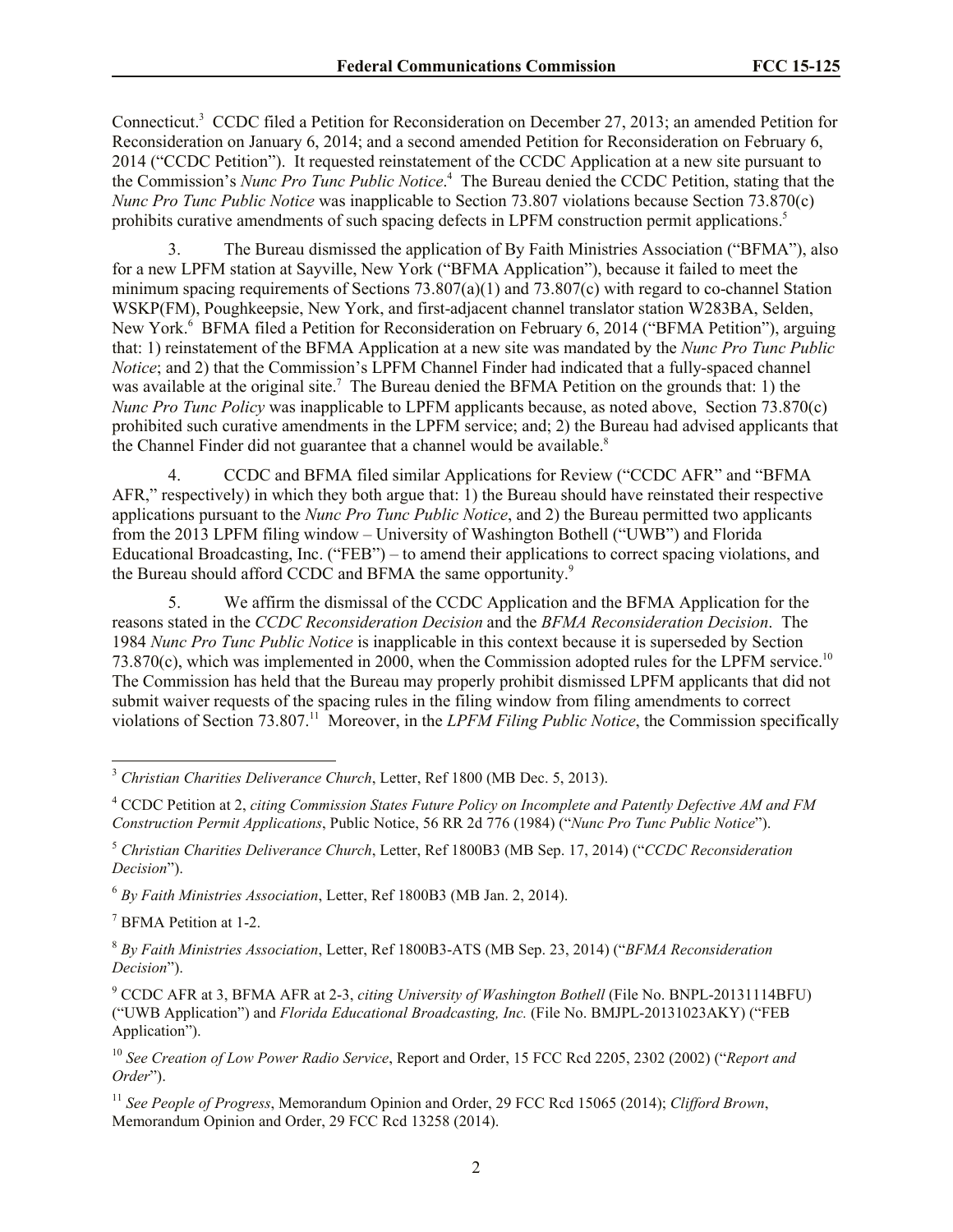noted that pursuant to Section 73.870(c), applicants would not be provided an opportunity to cure a Section 73.807 deficiency.<sup>12</sup>

6. Additionally, we reject CCDC's and BFMA's argument that the Bureau should permit corrective amendments to their applications because the staff allowed amendments to the UWB Application and FEB Application to correct technical errors. As discussed below, both cases involved materially different facts and are thus inapposite.<sup>13</sup>

The Bureau dismissed the UWB Application because the second-adjacent channel waiver request included in the application as originally filed was defective.<sup>14</sup> However, because the UWB Application acknowledged the second-adjacent channel short-spacing and contained a waiver request,<sup>15</sup> it was properly filed in accordance with the procedures for the LPFM filing window and the Bureau permitted the applicant to supplement its waiver request. Allowing a defective spacing waiver request to be cured, while not allowing a curative amendment of an application that lacked a spacing waiver request as of the close of the filing window, comports with Section 73.3566(a) of the Rules. That rule provides for the dismissal of applications that do not comply with the Rules "unless accompanied by an appropriate request for waiver."<sup>16</sup> The UWB Application, as filed during the filing window, included an appropriate (albeit defective, until later amended) waiver request, whereas the CCDC Application and the BFMA Application did not.<sup>17</sup>

8. An amendment to correct a timely submitted but defective second-adjacent channel waiver request is permissible under the Rules. The prohibition on curative amendments in Section 73.870(c) was codified 10 years before the second-adjacent channel waiver process authorized by the LCRA and implemented by the *Sixth Report and Order*. Section 73.870(c) was promulgated to provide for efficiency in the processing of LPFM applications.<sup>18</sup> However, a strict reading of Section 73.870(c)

 $\overline{\phantom{a}}$ 

<sup>15</sup> UWB Application, Section VI, Question 8 and Attachment 11 (certifying that proposal did not comply with Section 73.807 and requesting waiver of second-adjacent channel spacing rule).

<sup>16</sup> 47 C.F.R. § 73.3566(a). This provision applies to LPFM applications pursuant to 47 C.F.R. § 73.801.

<sup>17</sup> Section VI, Question 8 of FCC Form 318 states that "An applicant seeking a waiver of second-adjacent channel minimum distance separation requirements must submit an exhibit demonstrating that the proposed station operations will not result in interference to any authorized radio service." Under Section 73.3566(a), an appropriate request for waiver "shall show the nature of the waiver or exception desired and shall set forth the reasons in support thereof." 47 C.F.R. § 73.3566(a). The UWB Application met this standard, and was accepted for filing so that application, including the waiver request, could be reviewed on its merits. That review revealed the deficiency in the waiver request that was then cured through the amendment to the UWB Application. The CCDC Application and the BFMA Application lacked any such waiver request.

<sup>18</sup> See Report and Order, 15 FCC Rcd at 2257 ("In accordance with our window filing procedure for commercial broadcast applications, after the LPFM window closes, the staff initially will screen applications for the purpose of identifying those that are mutually exclusive and those that fail to protect existing broadcast stations in accordance

(continued….)

<sup>&</sup>lt;sup>12</sup> *LPFM Filing Public Notice*, 28 FCC Rcd at 8854-55 ("Consistent with established processing rules, an LPFM application that fails to protect [existing] authorizations, applications, and allotments will be dismissed with no opportunity to correct the deficiency," *citing Low Power FM Filing Window*, Public Notice, 15 FCC Rcd 24817, 24818 (MB 2000)). *See also* FCC Form 318, Section VI, Question 8(a).

<sup>13</sup> In any event, these cases are Bureau actions that are not binding on the Commission. *See Comcast Corp. v. FCC*, 526 F.3d 763, 769-70 (D.C. Cir. 2008) ("[A]n agency is not bound by the actions of its staff if the agency has not endorsed those actions.").

<sup>14</sup> *See University of Washington Bothell*, Letter, 1800B3 (MB Feb. 20, 2014). Section 3(b)(2)(A) of Local Community Radio Act of 2010 ("LCRA") granted the Commission the authority to waive Section 73.807 to allow second-adjacent channel short-spacings that are predicted not to result in interference to any authorized radio service. *See* Pub. L. No. 111-371, 124 Stat. 4072 (2011). *See also Creation of a Low Power Radio Service*, Fifth Order on Reconsideration and Sixth Report and Order, 27 FCC Rcd 15402, 15425-26 (2012) (implementing Section 3(b)(2)(A) of the LCRA) ("*Sixth Report and Order*").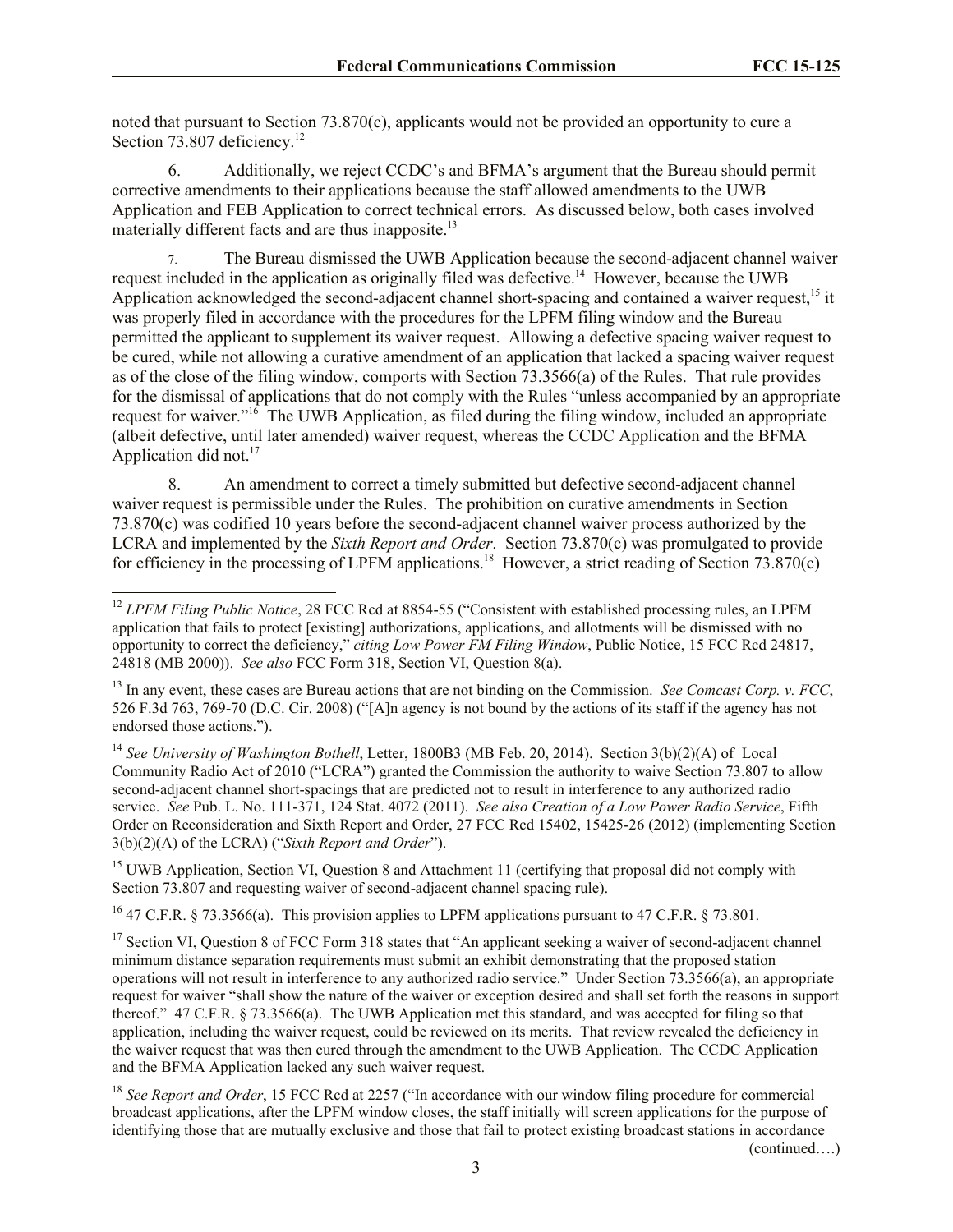would result in the dismissal of any application requesting a second-adjacent channel waiver because such an application does not conform to the spacing requirements of Section  $73.807<sup>19</sup>$  We believe this rule must be applied in conjunction with Section 73.3566(a), which allows applicants with non-compliant applications to avoid outright dismissal by requesting an appropriate waiver, as UWB did.<sup>20</sup> Furthermore, Congress intended the second-adjacent channel waiver process to be flexible. Rather than providing a strict set of requirements for requesting second-adjacent channel waivers, the LCRA provides that such waivers may "[use] methods of predicting interference taking into account all relevant factors."<sup>21</sup> The Commission further rejected suggestions that would have made the second-adjacent channel waiver process more stringent than that contemplated by the LCRA.<sup>22</sup> The Bureau's interpretation of Sections 73.870(c) and 73.3566(a) as allowing the acceptance and processing of LPFM applications filed with appropriate second-adjacent channel spacing waiver requests is consistent with the flexible waiver process established by LCRA. Thus, although Section 73.870(c) prohibits an applicant that has not requested a waiver of Section 73.807 spacing rules from filing a corrective amendment,<sup>23</sup> it is inapplicable to cases where an applicant has properly filed such a waiver request during the filing window. Rather, the *Nunc Pro Tunc Public Notice* – which permits a single curative amendment – and Section 73.807(e) – which codified the second-adjacent channel waiver process – govern in the cases of timely but defective second-adjacent channel waiver requests.<sup>24</sup>

9. In contrast, the CCDC Application and the BFMA Application failed to comply with the spacing requirements of Section 73.807 and did not acknowledge these short-spacings.<sup>25</sup> Thus, while the

(Continued from previous page)

with the standards adopted herein. Applications that fail to properly protect these existing stations will be dismissed without the applicant being afforded an opportunity to amend. *This will increase the speed and efficiency with which LPFM applications can be processed by the staff*.") (emphasis added). *See also Mary V. Harris Foundation v. FCC*, 776 F.3d 21, 27-28 (D.C. Cir. 2015) (upholding Commission decision regarding award of a noncommercial educational ("NCE") FM construction permit in case in which Media Bureau had denied waiver of rule requiring showing of NCE service to 10% underserved area, to applicant proposing a 9.46% underserved area where the bright-line threshold had been adopted to provide easy administration of NCE selection preferences).

<sup>19</sup> 47 C.F.R. § 73.870(c) ("Applications . . . that fail to meet the § 73.807 minimum distance separations with respect to all applications and facilities in existence as the date of the pertinent public notice in paragraph (b) of this section other than to LPFM station facilities proposed in applications filed in the same window, will be dismissed without any opportunity to amend such applications.").

<sup>20</sup> *See, e.g.*, *NCE MX Group 503*, Letter, 26 FCC Rcd 6155, 6161-62 (MB 2011) (application that was defective but accompanied by waiver request could be amended and reinstated pursuant to Section 73.3566(a) and *Nunc Pro Tunc Public Notice*).

<sup>21</sup> *See* LCRA § 3(b)(2)(A) ("the Federal Communications Commission may grant a waiver of the second-adjacent channel distance separation requirement to low-power FM stations that establish, using methods of predicting interference taking into account all relevant factors, including terrain-sensitive propagation models, that *their*  proposed operations will not result in interference to any authorized radio service") (emphasis added); *Sixth Report and Order*, 27 FCC Rcd at 15423 (implementing LCRA § 3(b)(2)(A)).

<sup>22</sup> *Sixth Report and Order*, 27 FCC Rcd at 15426-27 ¶¶ 74-76.

<sup>23</sup> *See People of Progress*, 29 FCC Rcd at 15065; *Clifford Brown*, Memorandum Opinion and Order, 29 FCC Rcd at 13258.

<sup>24</sup> *See* n.20 *supra*. Section 73.807(e) does not reference Section 73.870(c) and does not prohibit the Bureau from allowing applicants the opportunity to revise defective second-adjacent channel waiver request. *See Sixth Report and Order*, 27 FCC Rcd at 15428-30 (guidelines for filing a second-adjacent channel waiver request).

<sup>25</sup> See CCDC Application and BFMA Application at Section VI, Question 8 (certifying that applications complied with Section 73.807 spacing requirements). Neither application requested a waiver of Section 73.807 nor did they include a technical exhibit that addressed spacing issues. Additionally, even if the applications had acknowledged these short-spacings, the *Sixth Report and Order* noted that the LCRA specifically prohibits a waiver of co-adjacent and first-adjacent channel spacing requirements. *See Sixth Report and Order*, 27 FCC Rcd at 15430 ¶80 ("We

(continued….)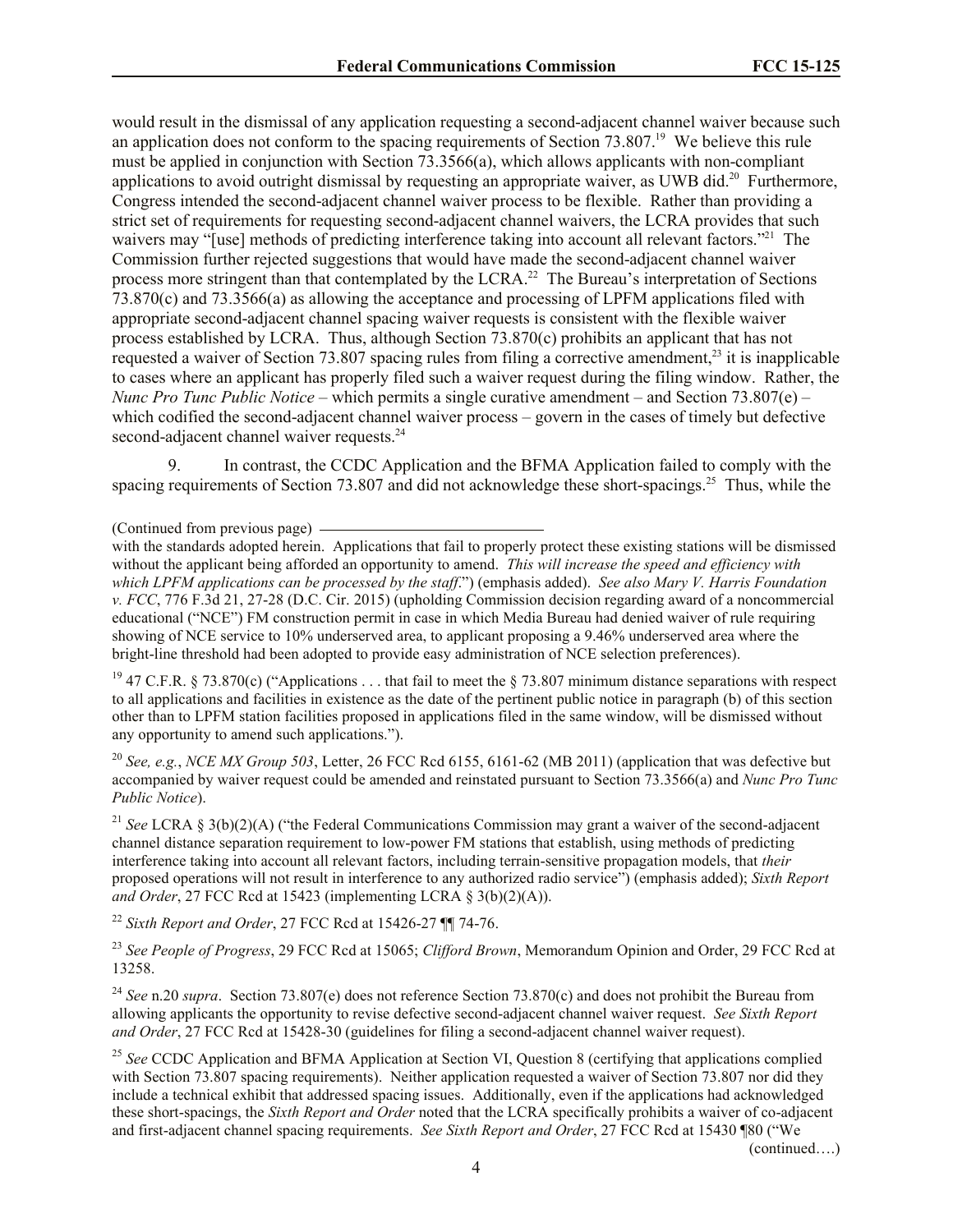Bureau was permitted by the Rules to allow a corrective amendment to the second-adjacent channel waiver request filed with the UWB Application, it was not permitted to allow such an amendment to the CCDC Application and the BFMA Application, which were defective under the terms of Sections 73.807(c) and 73.3566(a) of the Rules.

10. The case of the FEB Application is likewise distinguishable. That application was dismissed for a spacing violation. However, the applicant subsequently demonstrated that it had made a typographical error in entering its desired channel in the application Tech Box by showing that the engineering exhibit attached to the original application contained the correct desired channel. Relying on the channel identified in the engineering exhibit, there was no spacing violation. The Commission has held that LPFM applicants from the 2013 filing window may correct typographical errors in their Tech Box if there is definitive corroborating evidence in the original application providing correct data.<sup>26</sup> Here, there was no such evidence that the original applications of CCDC or BFMA complied with our rules. Accordingly, we deny the CCDC AFR and the BFMA AFR.<sup>27</sup>

11. **Rooftop Productions.** The Bureau dismissed the application of Rooftop Productions ("Rooftop") for a new LPFM station at Seattle, Washington ("Rooftop Application") because it failed to meet the minimum spacing requirements of Sections 73.807(a)(1) and 73.807(c) with regard to firstadjacent channel Station KMIH(FM), Mercer Island, Washington; co-channel translator station K206CJ, Issaquah, Washington; and second-adjacent channel station KNHC(FM), Seattle, Washington, for which Rooftop did not submit a second-adjacent channel waiver request.<sup>28</sup> Rooftop filed a Petition for Reconsideration on January 2, 2014 ("Rooftop Petition") and argued that it had entered incorrect coordinates in Section VI, Question 2 of the Rooftop Application, but that the antenna identified by its Antenna Structure Registration ("ASR") Number in Section VI, Question 3, corresponded to a compliant site.<sup>29</sup> Rooftop also argued its engineer inadvertently failed to submit a second-adjacent channel waiver request at the time the Rooftop Application was filed but that it should be allowed to amend the Rooftop Application to request such a waiver.<sup>30</sup> The Bureau denied reconsideration because it found that, even using the ASR site, the Rooftop Application would still have violated Section 73.807 with regard to

<sup>27</sup> BFMA also argues – for the first time on review – that the *BFMA Dismissal Letter* incorrectly stated that the required spacing with regard to W238BA was 15 km instead of 13 km. BFMA AFR at 2. Section 5(c)(5) of the Act and Section 1.115(c) of the Rules bar applications for review that rely "on questions of fact or law upon which the [designated authority issuing the decision] has been afforded no opportunity to pass." *See* 47 U.S.C. § 155(c)(5); 47 C.F.R. § 1.115(c); *BDPCS, Inc. v. FCC,* 351 F.3d 1177, 1184 (D.C. Cir. 2003) (upholding Commission's order dismissing arguments under Section 1.115(c) because that rule does not allow the Commission to grant an application for review if it relies upon arguments that were not presented below). BMFA did not present this argument to the Bureau in the BFMA Petition. Accordingly, we will dismiss this part of the BFMA AFR pursuant to Section 1.115(c). Moreover, even if the BFMA Application met the requirement spacing with regard to W283BA, it was still short-spaced to WSKP and thus was correctly dismissed on that basis.

<sup>28</sup> *See Rooftop Productions*, Letter, Ref 1800B3 (MB Dec. 4, 2013) ("*Rooftop Dismissal Letter*").

<sup>29</sup> Rooftop Petition at 1-2.

<sup>30</sup> *Id.* at 2.

<sup>(</sup>Continued from previous page)

remind potential LPFM applicants that the LCRA permits the Commission to grant waivers only of second-adjacent, and not co- and first-adjacent, spacing requirements.").

<sup>&</sup>lt;sup>26</sup> *People of Progress*, 29 FCC Rcd at 15065 n.12. The Commission simultaneously clarified and revised this policy for future applications, stating that the Commission will rely solely on Tech Box data, and not allow post-filing window corrections to such data. *See Roman Catholic Diocese of Portland*, Memorandum Opinion and Order, 29 FCC Rcd 15068 (2014). CCDC and BFMA did not argue that the short-spaced specifications in their respective applications were due to typographical errors, or that another part of their applications specified an intended, rulecompliant proposal.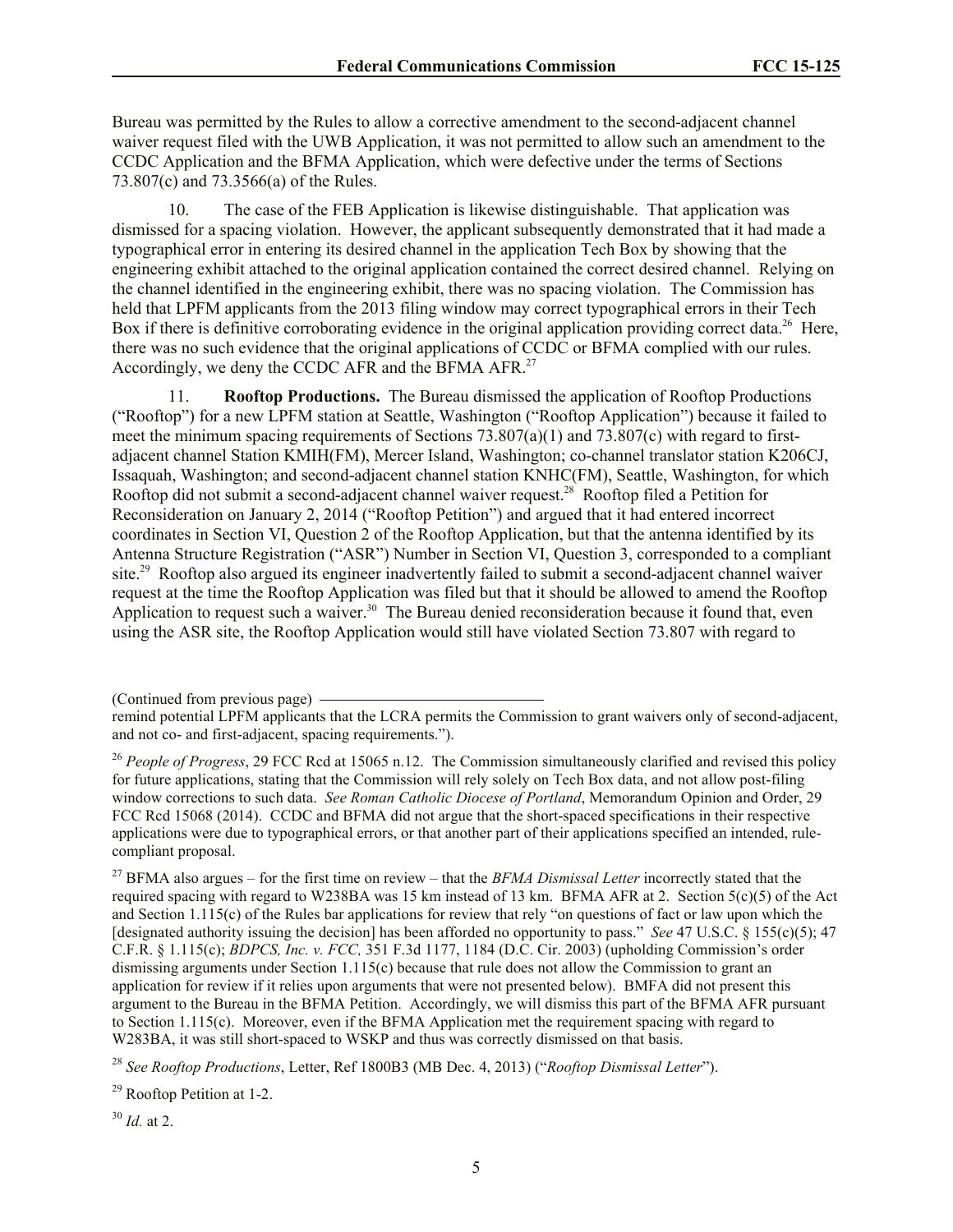KMIH, K206CJ, and KNCH, and the latter could not be cured by a second-adjacent channel waiver request submitted after the close of the filing window.<sup>31</sup>

12. In its Application for Review ("Rooftop AFR"), Rooftop argues, for the first time on review, that: 1) the *Rooftop Reconsideration Decision* incorrectly calculated the required spacing for K206CJ because the Rooftop Application was not required to protect K206CJ's August 8, 2013, modification application;<sup>32</sup> 2) the Commission's LPFM Channel Finder had indicated the Rooftop Application, as originally filed, satisfied the spacing requirements for KMIH; and 3) prohibiting LPFM applicants from filing post-window second-adjacent channel waiver requests to correct Section 73.807 defects, but allowing applicants in other broadcast services to file similar curative amendments, contravenes Section 307(b) of the Communications Act of 1934, as amended ("Act"), which requires that the Commission make a fair, efficient and equitable distribution of licenses.<sup>33</sup> Rooftop never presented any of these arguments to the Bureau and we will dismiss the Rooftop AFR pursuant to Section  $1.115(c).^{34}$ 

13. **Massasoit Community College**. The Bureau dismissed the application of Massasoit Community College ("MCC") for a new LPFM station at Brockton, Massachusetts ("MCC Application"), because it failed to comply with the minimum spacing requirements of Section 73.807(a)(2) with regard to third-adjacent channel Station WATD-FM, Marshfield, Massachusetts, licensed to Marshfield Broadcasting Co., Inc. ("MBCI") which broadcasts a radio reading service ("RRS") operated by Talking Information Network, Inc. ("TIN") via a subcarrier frequency.<sup>35</sup> MCC filed a Petition for Reconsideration on January 27, 2014 ("MCC Petition"), requesting reinstatement of the MCC Application and – for the first time – a waiver of Section 73.807(a)(2), as well as a waiver of Section 73.870(c) to allow it to belatedly request a spacing waiver. MCC stated that a waiver was in the public interest because its proposed LPFM station would serve an area unable to receive the radio reading service from WATD-FM, and that MBCI and TIN supported MCC's waiver request.<sup>36</sup> The Bureau

<sup>31</sup> *Rooftop Productions*, Letter, Ref 1800B3-ATS (MB Sep. 17, 2014) ("*Rooftop Reconsideration Decision*").

<sup>32</sup> Rooftop AFR at 1, *citing LPFM Filing Public Notice*, 28 FCC Rcd at 8854 ("LPFM applications also must protect pending broadcast applications in these services that were filed prior to the date of this Notice."). *See also* File No. BPFT-20130808AAG ("K206CJ Modification Application").

 $33$  Rooftop AFR at 1, citing 47 U.S.C. § 307(b).

<sup>34</sup> *See* n. 27 *supra*. As a separate and independent ground for affirming the Bureau's dismissal of the Rooftop application, we also find Rooftop's arguments without merit. The *Rooftop Reconsideration Decision* acknowledged that the *Rooftop Dismissal Letter* incorrectly stated that the required spacing to KMIH was 13 kilometers, when the actual required spacing was 56 kilometers because KMIH is a grandfathered superpowered Reserved Band Class D station. *See Rooftop Reconsideration Decision* at 2 n.8. Additionally, the Rooftop Application was determined to be short-spaced to the *licensed* facility for K206CJ (File No. BLFT-20030320ACJ) and not to the K206CJ Modification Application. Moreover, the *LPFM Filing Public Notice* warned applicants that the LPFM Channel Finder was only a tool to help locate available LPFM channels, and that no guarantee was made that a particular channel would be available. *See LPFM Filing Public Notice*, 28 FCC Rcd at 8856 (MB 2013) ("Please note that the LPFM Channel Finder tool is intended solely to assist LPFM applicants in tentatively identifying available FM channels. There is no guarantee that channels represented as 'available' will be technically acceptable at the time an application is filed. An applicant should consider using a consulting engineer or a party familiar with the LPFM technical rules to determine the technical acceptability of its application."). The website for the LPFM Channel Finder contained a similar notice. Finally, the Commission has repeatedly rejected the argument that Section 307(b) mandates uniform processing rules for all radio services and affirmed the Bureau's dismissal – without opportunity to amend – LPFM applications that violated second-adjacent channel spacing rules and did not include a secondadjacent channel waiver request with the application. *See, e.g., People of Progress*, 29 FCC Rcd at 15065 (2014); *Clifford Brown*, 29 FCC Rcd at 13258 (2014).

<sup>35</sup> *Massasoit Community College*, Letter, Ref 1800B3 (MB Dec. 20, 2013). *See also* 47 C.F.R. § 73.807(a)(2) (spacing requirements for stations offering radio reading services).

<sup>36</sup> MCC Petition at 6.

l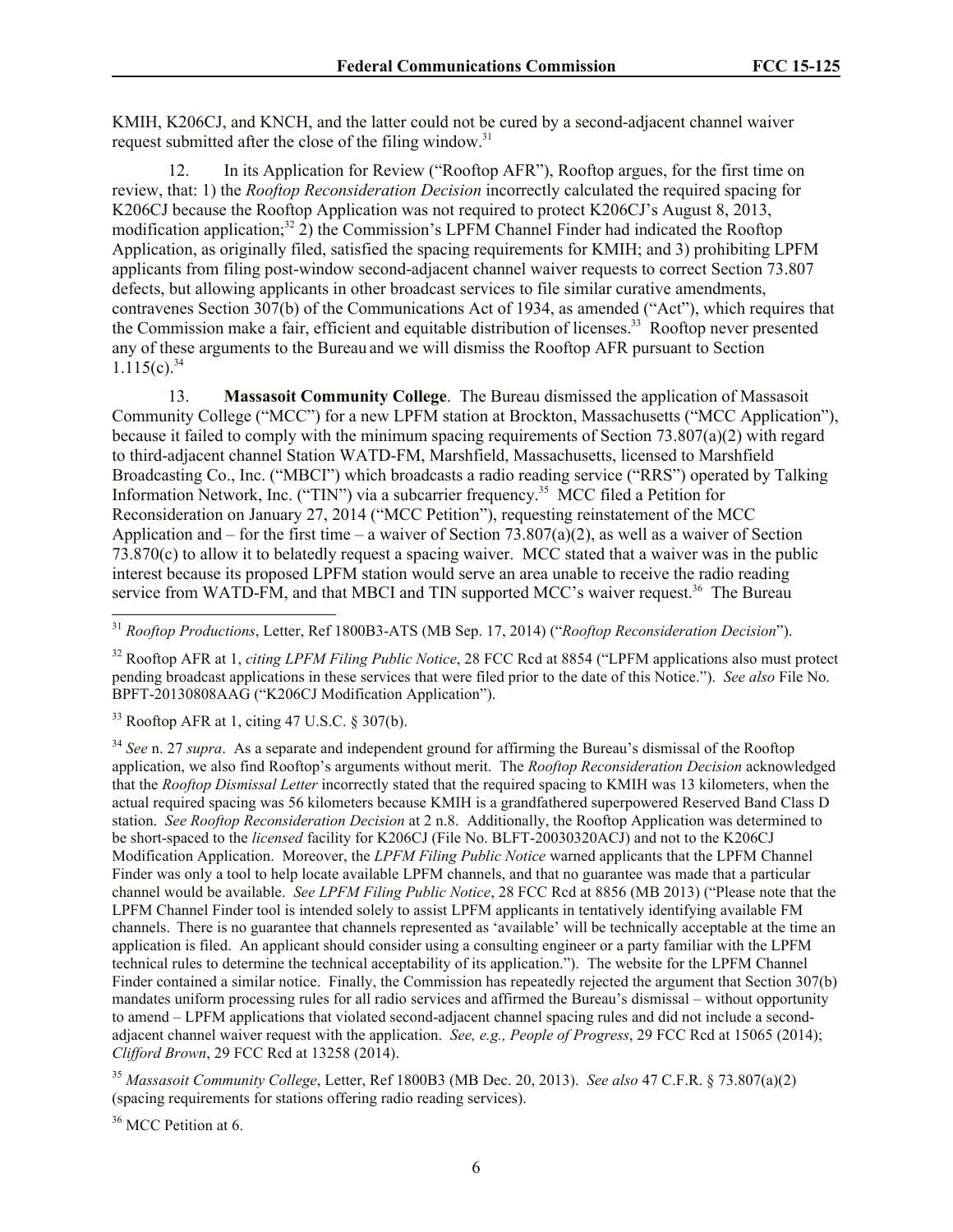denied the Petition and waiver request on the grounds that: 1) the Bureau was statutorily prohibited by the LCRA from waiving Section 73.807(a)(2);<sup>37</sup> and 2) MCC had failed to show why a waiver of Section 73.870(c) was warranted where MCC had not requested a waiver of Section 73.807(a)(2) at the time it filed the MCC Application and had failed to explain in the MCC Petition why it had not done so at that time. $38$ 

14. MCC filed an Application for Review ("MCC AFR") in which it again argues that: 1) the Bureau misconstrued Section 4 of the LCRA;<sup>39</sup> and 2) reinstatement of the MCC Application and grant of its waiver request is in the public interest.<sup>40</sup> MCC also argues – for the first time on review – that the process for determining compliance with Section  $73.807(a)(2)$  is flawed because the list of stations providing RSS referenced in the rule was compiled in 2000 and has not been revised.<sup>41</sup>

15. We affirm the *MCC Reconsideration Decision* for the reasons stated therein and dismiss the MCC AFR to the extent it relies on new arguments not raised before.<sup>42</sup> The Bureau correctly determined that Section 4 of the LCRA bars the Commission from waiving Section 73.807(a)(2) with regard to third-adjacent channel stations. Additionally, even if the Commission had such authority, a waiver would not be warranted because MCC did not request it at the time of filing and has yet to explain why it did not do so at that time, much less demonstrate good cause for waiver of Section 73.870(c).

16. **Ordering Clauses.** Accordingly, IT IS ORDERED that each decision involving an Application for Review in this *Memorandum Opinion and Order* shall be deemed a distinct and separate decision for purposes of petitions for reconsideration, review on the Commission's own motion, and appeals.<sup>43</sup> If any decision in this *Memorandum Opinion and Order* is declared invalid for any reason, the remaining portions shall be severable from the invalid part and SHALL REMAIN in full force and effect to the fullest extent permitted by law.

17. IT IS FURTHER ORDERED that the Applications for Review filed by Christian Charities Deliverance Church on October 8, 2014, IS DENIED, pursuant to Section 5(c)(5) of the Communications Act of 1934, as amended, and Section 1.115(g) of the Commission's Rules.<sup>44</sup>

18. IT IS FURTHER ORDERED, that the Application for Review filed by By Faith Ministries Association on October 14, 2014, (1) IS DISMISSED, pursuant to Section 5(c)(5) of the Communications Act of 1934, as amended, and Section 1.115(c) of the Commission's Rules, to the extent that it relies on questions of fact or law not previously presented to the Bureau; and (2) otherwise IS DENIED, pursuant to Section 5(c)(5) of the Communications Act of 1934, as amended, and Section  $1.115(g)$  of the Commission's Rules.<sup>45</sup>

<sup>38</sup> *Id.* at n.15.

 $\overline{\phantom{a}}$ 

 $39$  MCC AFR at 5-6.

<sup>41</sup> *Id*. at 8-9.

<sup>42</sup> *See* n.27 *supra*.

<sup>43</sup> *See* 5 U.S.C. §§ 702, 704, 706; 47 U.S.C. §§ 309(d), 402(b), 405; 47 C.F.R. §§ 1.106-08, 73.7004. In cases that involve separate applications but present common issues, the petitions or appeals may be filed jointly or may be consolidated at the discretion of the Commission or a reviewing court. *See, e.g.,* FED. R. APP. P. 3(b).

<sup>44</sup> 47 U.S.C. § 155(c)(5); 47 C.F.R. § 1.115(g).

<sup>37</sup> *Massasoit Community College*, Letter, Ref 1800B3-ATS (MB Nov. 24, 2014) ("*MCC Reconsideration Decision*").

<sup>40</sup> *Id*. at 6-8, *citing Creation of a Low Power Radio Service*, Memorandum Opinion and Order on Reconsideration, 15 FCC Rcd 19208, 19273-79 (2000).

<sup>45</sup> *Id.*